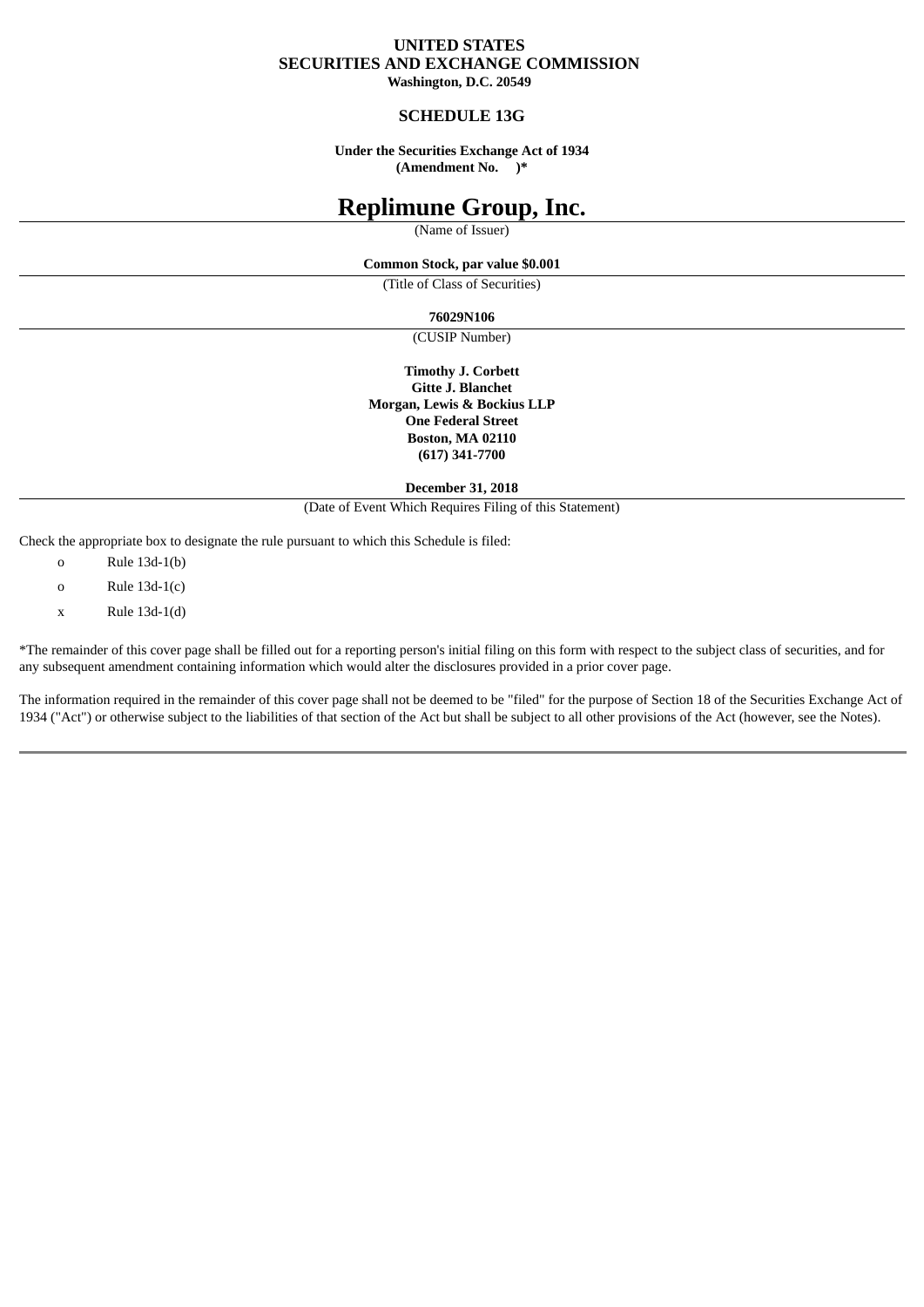| 1.                                                                                                 | Names of Reporting Persons<br>Robert Coffin                                               |                     |                                                |  |
|----------------------------------------------------------------------------------------------------|-------------------------------------------------------------------------------------------|---------------------|------------------------------------------------|--|
|                                                                                                    |                                                                                           |                     |                                                |  |
| 2.                                                                                                 | Check the Appropriate Box if a Group                                                      |                     |                                                |  |
|                                                                                                    | (a)                                                                                       | $\mathbf 0$         |                                                |  |
|                                                                                                    | (b)                                                                                       | $\mathbf X$         |                                                |  |
| 3.                                                                                                 |                                                                                           | <b>SEC Use Only</b> |                                                |  |
| 4.                                                                                                 | Citizenship or Place of Organization<br><b>United States of America</b>                   |                     |                                                |  |
|                                                                                                    |                                                                                           | 5.                  | <b>Sole Voting Power</b><br>2,538,102          |  |
| Number of<br><b>Shares</b><br><b>Beneficially</b><br>Owned by<br>Each<br>Reporting<br>Person With: |                                                                                           | 6.                  | <b>Shared Voting Power</b><br>$\boldsymbol{0}$ |  |
|                                                                                                    |                                                                                           | 7.                  | Sole Dispositive Power<br>2,538,102            |  |
|                                                                                                    |                                                                                           | 8.                  | <b>Shared Dispositive Power</b><br>$\bf{0}$    |  |
| 9.                                                                                                 | Aggregate Amount Beneficially Owned by Each Reporting Person<br>2,538,102                 |                     |                                                |  |
| 10.                                                                                                | Check Box if the Aggregate Amount in Row (9) Excludes Certain Shares (See Instructions) o |                     |                                                |  |
| 11.                                                                                                | Percent of Class Represented by Amount in Row (9)<br>8.0%                                 |                     |                                                |  |
| 12.                                                                                                | Type of Reporting Person (See Instructions)<br>$\ensuremath{\text{IN}}$                   |                     |                                                |  |
|                                                                                                    |                                                                                           |                     | $\overline{2}$                                 |  |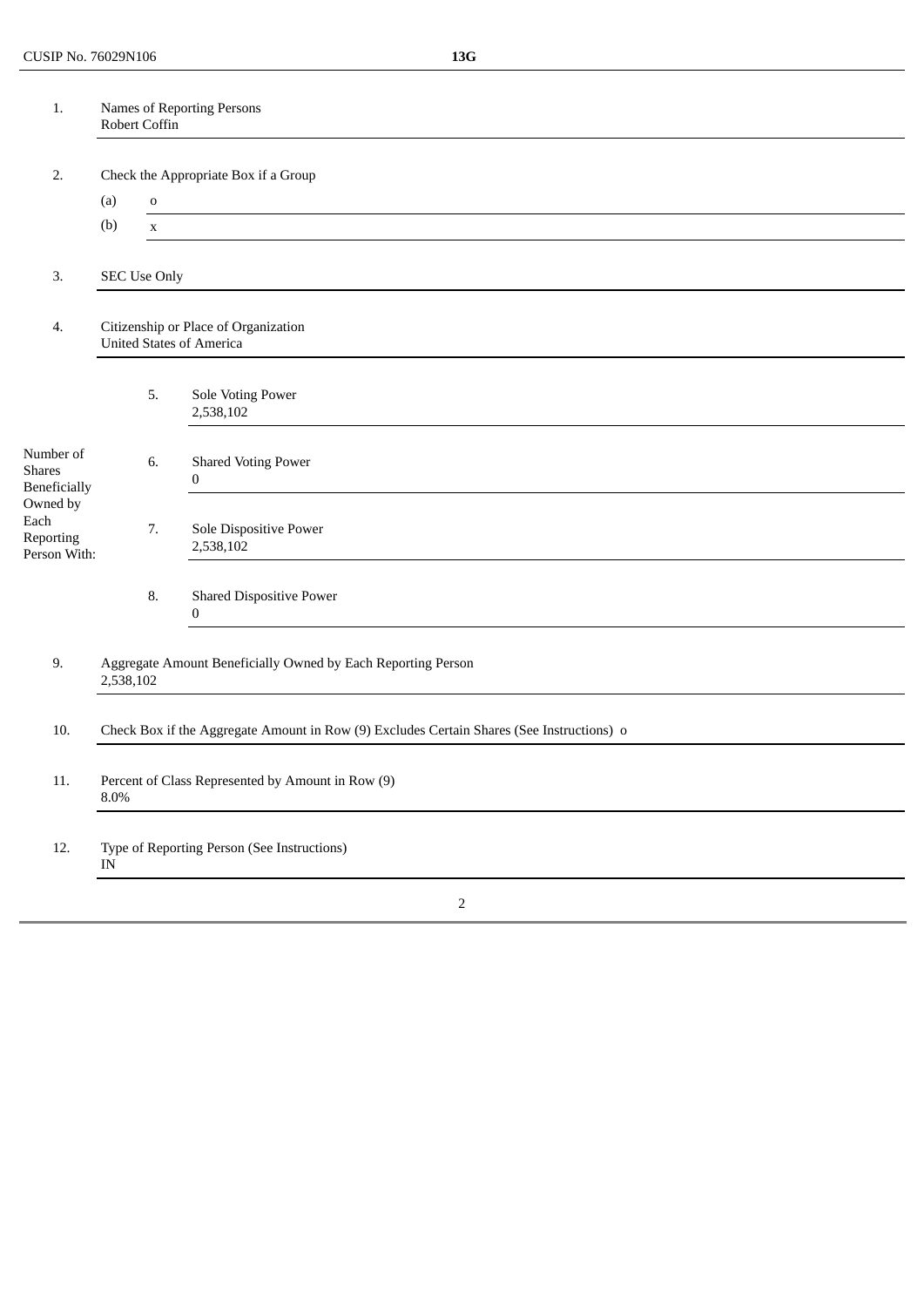**Item 1.**

|         | (a) | Name of Issuer:<br>Replimune Group, Inc.                                                            |  |  |
|---------|-----|-----------------------------------------------------------------------------------------------------|--|--|
|         | (b) | Address of Issuer's Principal Executive Offices:<br>18 Commerce Way<br>Woburn, MA 01801             |  |  |
| Item 2. |     |                                                                                                     |  |  |
|         | (a) | Name of Person Filing:<br>Robert Coffin                                                             |  |  |
|         | (b) | Address of Principal Business Office or, if none, Residence:<br>18 Commerce Way<br>Woburn, MA 01801 |  |  |
|         | (c) | Citizenship:<br><b>United States of America</b>                                                     |  |  |
|         | (d) | Title of Class of Securities:<br>Common Stock, par value \$0.001 per share                          |  |  |
|         | (e) | <b>CUSIP Number:</b><br>76029N106                                                                   |  |  |
|         |     |                                                                                                     |  |  |

## Item 3. If this statement is filed pursuant to §§240.13d-1(b) or 13d-2(b) or (c), check whether the person filing is a:

**Not applicable.**

## 3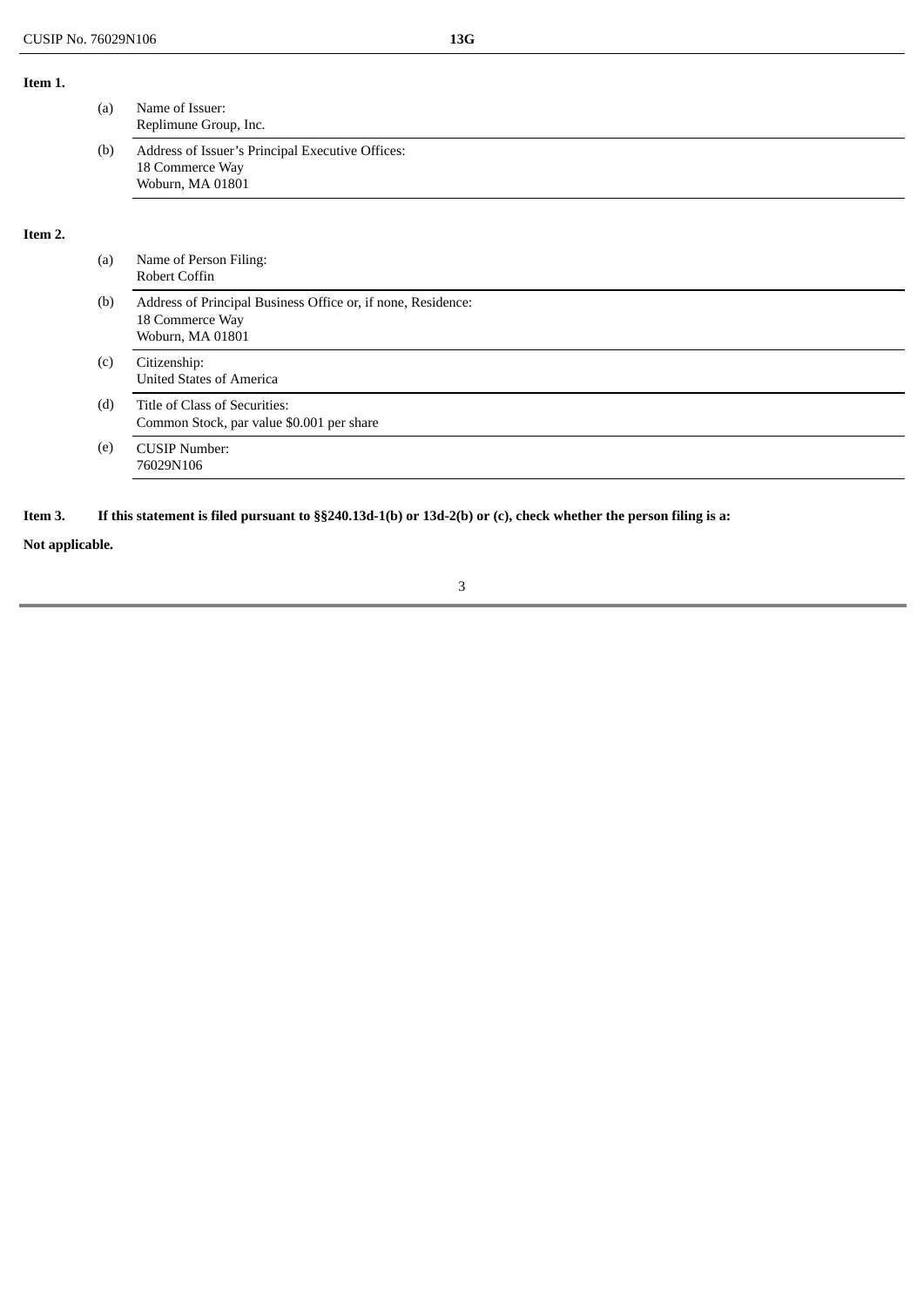#### **Item 4. Ownership.**

Provide the following information regarding the aggregate number and percentage of the class of securities of the issuer identified in Item 1.

(a) Amount beneficially owned:

2,538,102

- (b) Percent of class:
	- 8.0%

The percentage amount for the Reporting Persons is based on 31,553,672 shares of Common Stock outstanding as of November 12, 2018, as set forth in the Issuer's Quarterly Report on Form 10-Q for the quarter ended September 30, 2018, filed with the Securities and Exchange Commission on November 14, 2018.

- (c) Number of shares as to which the person has:
	- (i) Sole power to vote or to direct the vote: 2,538,102
	- (ii) Shared power to vote or to direct the vote: 0
	- (iii) Sole power to dispose or to direct the disposition of: 2,538,102
	- (iv) Shared power to dispose or to direct the disposition of:  $\theta$

#### **Item 5. Ownership of Five Percent or Less of a Class.**

If this statement is being filed to report the fact that as of the date hereof the reporting person has ceased to be the beneficial owner of more than five percent of the class of securities, check the following o.

#### **Item 6. Ownership of More than 5 Percent on Behalf of Another Person.**

Not applicable.

#### Item 7. Identification and Classification of the Subsidiary Which Acquired the Security Being Reported on By the Parent Holding Company **or Control Person.**

4

Not applicable.

## **Item 8. Identification and Classification of Members of the Group.**

Not applicable.

## **Item 9. Notice of Dissolution of Group.**

Not applicable.